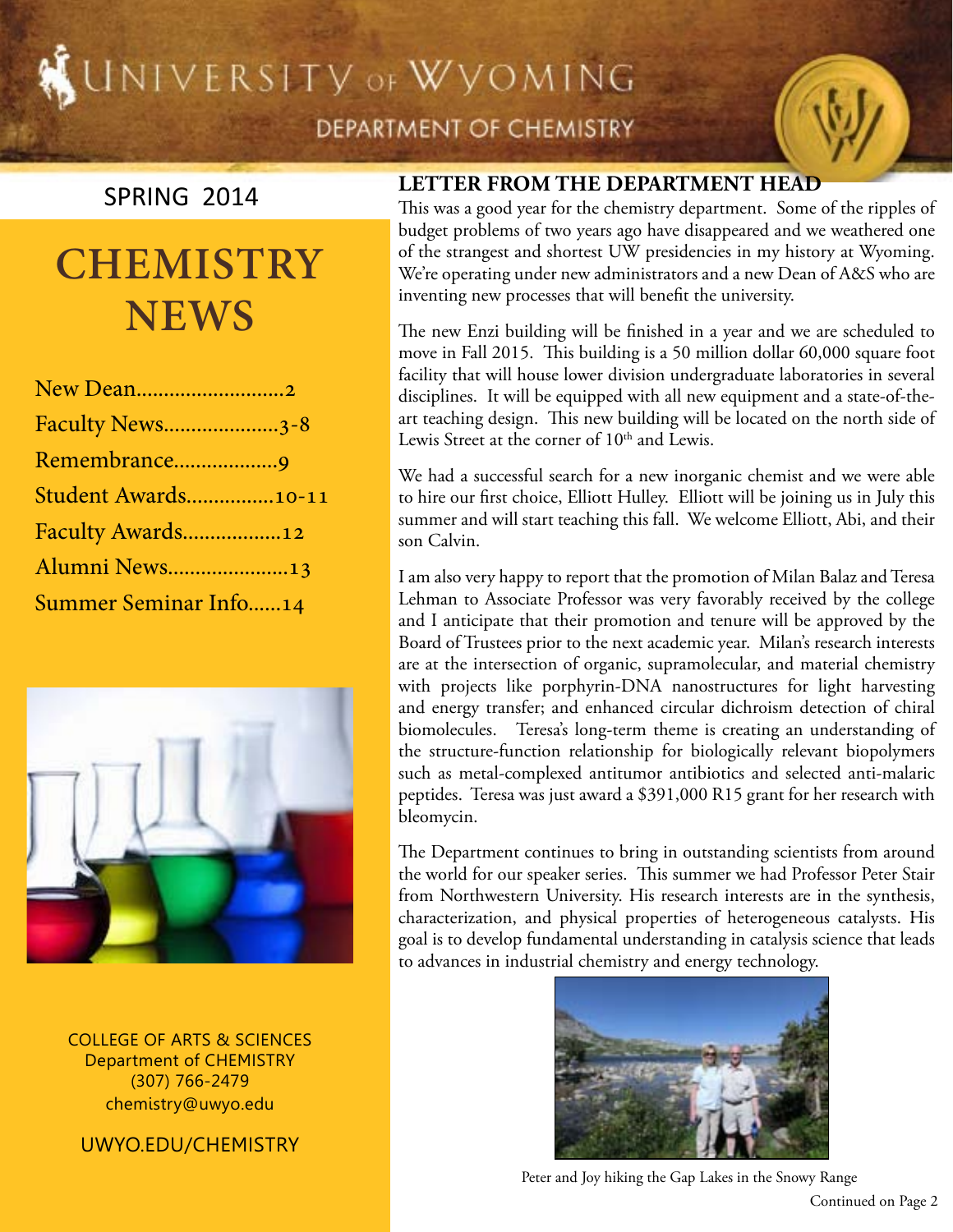This fall we had an excellent Hach lecture from Dr. Steve Lammert of Torion Technologies. Dr. Lammert spoke Fieldable Mass Spectrometers and gave a very entertaining lecture at our Hach luncheon about his adventures that led to developing the miniature mass-spectrometers.

We always welcome gifts from alumni and friends. During these tough budget times we rely more and more on gifts to keep the department moving forward. Your gifts go toward awards, awards luncheons, student travel funds, and helping students with financial needs. It is easy to help out at our website www.uwyo.edu/chemistry/giving.

You can keep abreast of chemistry department events by visiting our website at www.uwyo.edu/chemistry/. You might even recognize an old friend on our new alumni page, please send us your stories so that we can post them. Continue to stay in touch and make us aware of your accomplishments!

Best Regards,

Kedd Canon

Keith Carron

## Paula M. Lutz

#### UW Names New Dean of College of Arts and Sciences



A scholar in cell biology and neuroscience who has served as a dean at two universities has been named dean of the University of Wyoming College of Arts and Sciences.

Paula Lutz comes to UW from Montana State University, where she was dean of its College of Letters & Science for five years and was a professor of cell biology and neuroscience. She has succeed the retiring B. Oliver Walter, who had led UW's College of Arts and Sciences since 1989.

"Dr. Lutz's record of accomplishments includes innovative teaching and curricular initiatives, programs to advance research and graduate education, diversity enhancement, faculty hiring and career development, budget management and strategic planning," says UW Provost Myron Allen. "In addition to her outstanding work on behalf of her faculty colleagues as dean, she has an exemplary teaching and research record of her own. We're delighted she's bringing that great depth of experience and talents to UW."

Paula began her work at UW in July, leading the college with the largest enrollment of UW's academic units, with bachelor's degree programs in 43 disciplines, 42 master's programs and 11 doctoral programs.

Paula completed a bachelor's degree in chemistry at the University of Missouri-Rolla (UMR) and received a Ph.D. in microbiology and immunology at Duke University. She did post-doctoral work at both Duke and the University of North Carolina-Chapel Hill before joining the faculty at UMR, now the Missouri University of Science and Technology.

In nearly two decades at UMR, Paula won more than a dozen outstanding teaching and faculty excellence awards. She became dean of the UMR College of Arts and Sciences in 2002, leaving in 2007 to become dean of the College of Letters & Science at Montana State. She has continued both teaching and research throughout her administrative career, including research into the effects of lead on children's immune systems.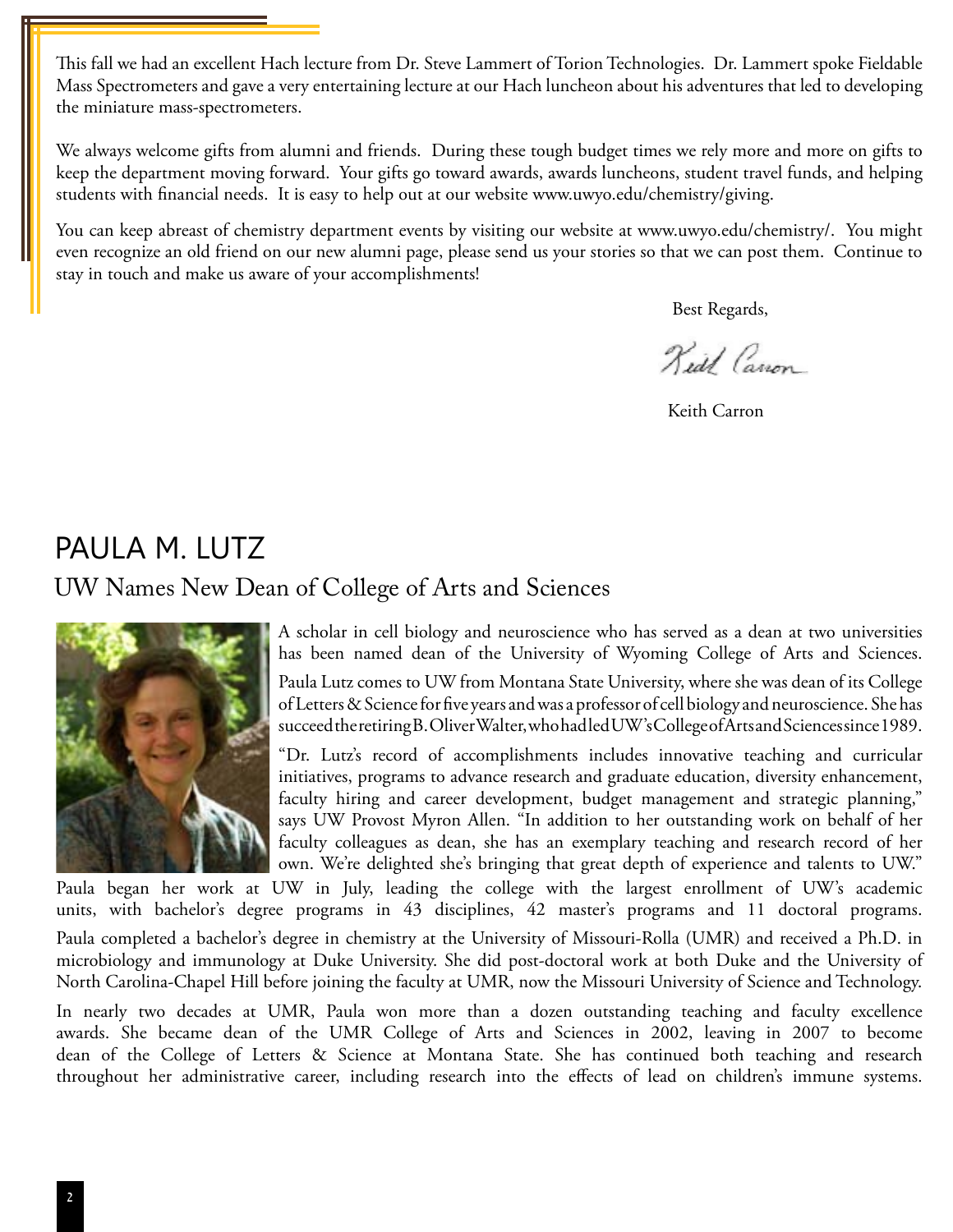#### Elliott Hulley



 Elliott earned his B.S. in Chemistry from Ursinus College in Collegeville, PA, in 2005. He then began graduate studies at Cornell University in the laboratory of Peter T. Wolczanski studying the role of electronic structure on the reactivity of Group V siloxide complexes as well as first-row transition metal complexes bearing 2-aza-allyl ligands. During the course of these studies, he found that complex organic frameworks can be assembled rapidly from readily synthesized precursors, mediated largely by ligand-localized reactivity. After obtaining his Ph.D. in 2011, he began postdoctoral studies at Pacific Northwest National Laboratory in Richland, WA. As part of the Center for Molecular Electrocatalysis, he worked on the development of electrocatalysts for the oxidation of  $H_2$  based on inexpensive metals that may one day replace current precious metal catalysts. Utilizing ligand systems that exploit secondary coordination sphere interactions, a new class of electrocatalysts was

built on a manganese platform. At the University of Wyoming, he will focus on developing new transition metal catalysts to replace existing precious metal systems as well as facilitating new chemical transformations.

#### David Anderson



The Anderson group continues to study the chemistry that occurs at liquid helium temperatures (-452 °F) in crystals of molecular hydrogen doped with reactive radical species. These fundamental studies test the limits of chemistry at extremely low temperatures.

Fredrick M. Mutunga joined the group in fall of 2012 and is currently preparing for his preliminary defense scheduled in March. Good luck Fred! This past summer was very productive for research: Fred quickly mastered the experimental techniques and Shelby E. Follett, an earlier arrival first-year student, helped as well. With the support of the Bill Gern in the research office, the Anderson group purchased new equipment to liquefy and recover helium used as a cryogen in our experiments. This is a big boost to our research effort and we are working to reach 100% recycle percentages by the end of this summer.

#### Navamoney arulsamy



Research scientist Navamoney Arulsamy taught the Advanced Inorganic Chemistry course (CHEM 4100) in the Fall 2013 semester. This two credit hour laboratory course meets twice a week for three-hour periods.

Arulsamy modified the syllabus with two new experiments. One of them included the synthesis of a triboluminescent metal complex. Students were excited to observe dazzling light emanate when a crystalline substance was crushed. The other new experiment illustrated the application of IR and UV-Vis spectroscopy in the comparison of metal-oxygen bonds in a related series of compound. The students reviewed Arulsamy very positively for his teaching. Arulsamy also manages the Departmental X-ray, EPR and ESI-MS laboratories. Arulsamy worked with students and other researchers, and trained a number of them in powder and single crystal X-ray diffraction methods. Arulsamy also accomplished significant amount of research working on a project funded by the A & S College's Basic Research Grant. He is currently interested in the synthesis of cationic NO donors. Arulsamy performed a hydrogen balloon experiment for the Slade Elementary 5th graders and the flame test experiment for the Laramie Junior High 6th grade students.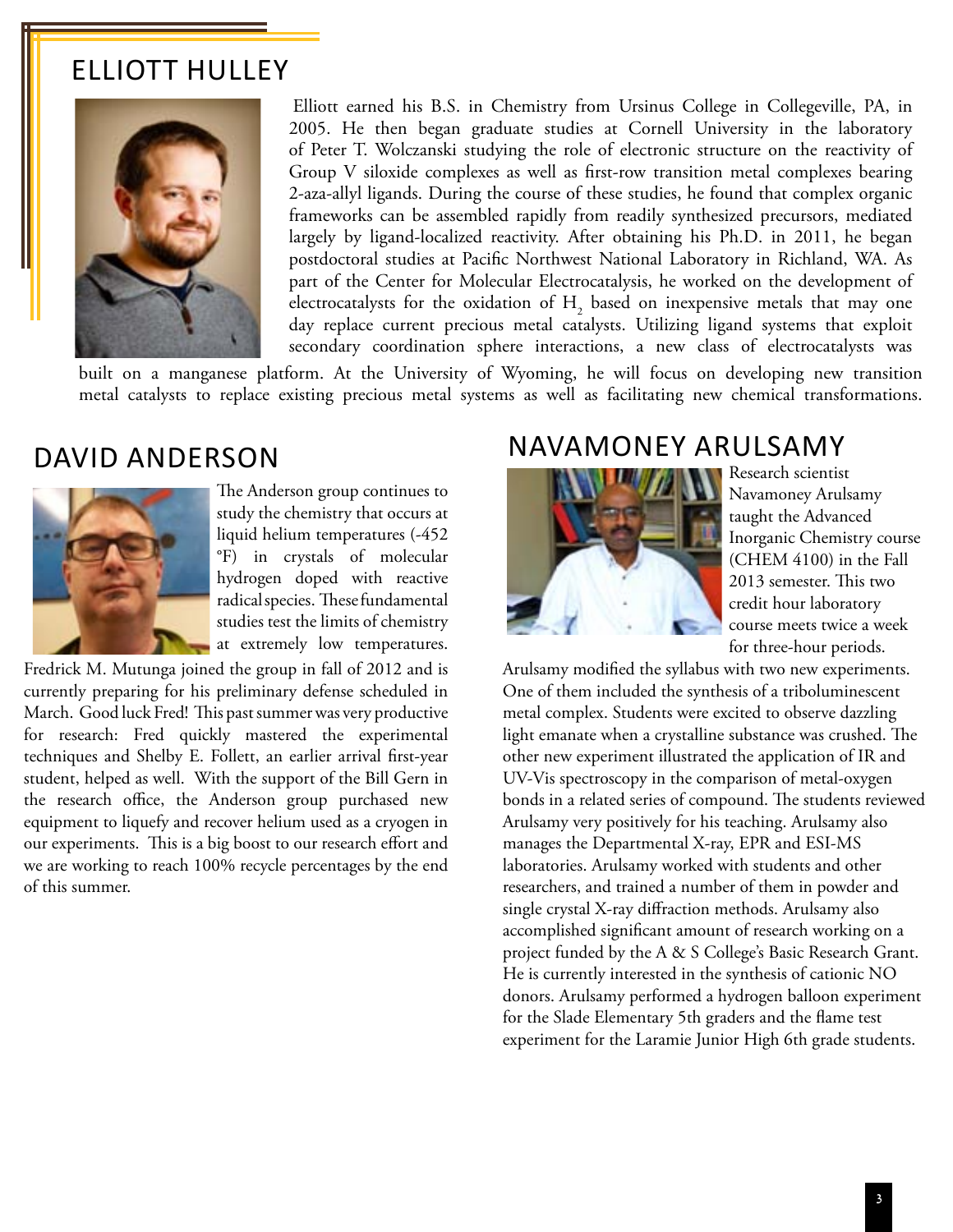#### Milan Balaz



The Balaz group continues to work on (i) modular DNAtemplated supramolecular nanoassemblies, (ii) quantum dot nanocrystals for solar cells and chirophotonics, and (iii) chiroptical and fluorescence sensing of biomolecules (DNA, amino acids) and heavy metals. Four graduate students and three undergraduates work

currently in the group. Former group member Gevorg Sargsyan successfully defended his Ph.D. dissertation in December 2013, and he is currently working with Prof. S. Matile at the University of Geneva in Switzerland as a postdoctoral scientist. Prof. Matile is a leading expert in the field of supramolecular chemistry. Urice Tohgha (5th year Ph.D. student) is exploring the synthesis and structural, electronic and chiroptical properties of chiral ligand induced optically active quantum dots. He has co-authored two manuscripts in 2013 (ACS Nano and Chem. Commun). Urice is a NSF GK-12 EE Nanotechnology fellow and works with local WY high schools to incorporate nanotechnology into their STEM curriculum. Jung Kyu Choi (5th year Ph.D. student) and Levente Pap (1st year Ph.D. student) are working on the synthesis of asymmetric quantum dots as part of a collaborative research project supported by the DOE EPSCoR grant and directed by Prof. W. Wang in the Department of Physics and Astronomy. Jung has co-authored 4 publications over the last 12 months (Chem. Eur. J., J. Inorg. Biochem, ACS Nano, and Dalton Trans.). Shambhavi Tannir (1st year Ph.D. student) took over Gevorg's project on the chiral DNA-templated porphyrin nanoassemblies. She is supported by the Energy Graduate Assistantship. In addition to the ongoing research conducted by the graduate students, three undergraduate students are currently working with us. Samuel Bartko (group member since May 2013) studies the synthesis of chiral core-shell quantum dots. Sam won the Rebecca Raulins Undergraduate Research Prize and has been selected as one of twenty-one A&S College Outstanding Graduates. Sam has recently been accepted into Ph.D. programs at MIT and UW Madison. Yifan Hu (since August 2013) explores the synthesis and purification of porphyrin building blocks. Breiana Johnson (since August 2013) works under Jung's supervision on the fluorescence detection of toxic mercury(II) ions.mercury(II) ions. For more information, please visit our always up-to-date group web site: www.uwyo.edu/milanbalaz

## franco basile



The last couple of years of research and teaching were highlighted by the graduation of several group members: Gwendoline Toh (Ph.D.), Sujit Kandar (Ph.D.), Tristan Kinde (Ph.D.), Jenna Milliken (M.S.) and Joanne Slatter (M.S.). There are now 6 group members in the group and include Mr. Chenglin Liu, Mr. Linag Lu, Miss Rong Zhou, Mr. Raj Mahat, and joined by two new group members Mr. Mitch Helling and Mr. Rudy Mignon. As always, our laboratory hosts many undergraduate students and these include Miss Jacqui Black, Mr. Lambert ("Nike") Kabwar, Mr. Bill Trebelcock and Mr. James Erdmann. Our research in Analytical Chemistry and Mass Spectrometry is currently focusing toward the analysis of proteins directly from tissues sections, the analysis of intact bacteria for clinical applications, the rapid preparation of biological samples for bio-medical research and development of new instrumentation for the analysis of complex mixtures of metabolites. Because our work is highly interdisciplinary, we have established many collaborations with laboratories at UW, LCCC, CSU, CDC-Ft. Collins, and Sigma-Aldrich in Laramie. Looking back, 2013 also marked my 10 year tenure at UW, and to celebrate, our group hiked to the top of Medicine Bow Peak in the Snowy Range, followed by many tasty burgers and beer by the lake. We are definitely looking forward to the next 10 years of exciting research.

#### carla beckett



The fall semester kept me busy as usual again in 2013. The majority of the teaching assistant were new and that always keeps me on my toes. I taught General Chemistry II, CHEM 1030, in the fall. In addition, the laboratory portions of CHEM 1020 and CHEM 1030

kept me very busy trouble shooting and making sure all the experiments worked as smoothly as possible.

In the spring semester I am teaching General Chemistry I (CHEM 1020) and am looking forward to the change. I am also on the planning committee for the new Enzi STEM teaching building, which will house the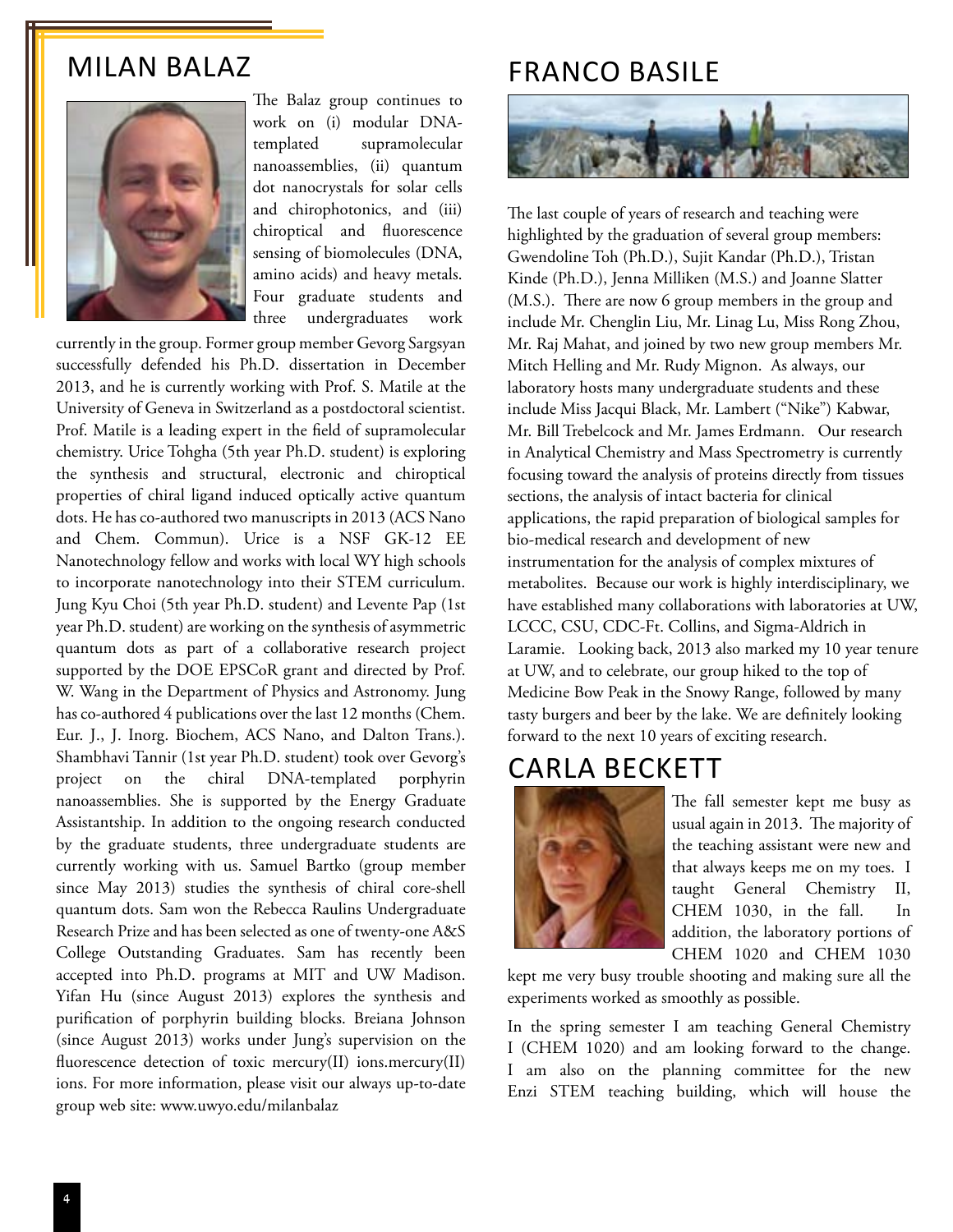1000 and 2000 level chemistry courses. Construction began in January and I am looking forward to having new teaching labs for the freshman chemistry courses.

## keith carron



The Carron group focused on our Dynamic Raman Scattering (DRS) method to study the interaction b e t w e e n nanopar ticles. Brandon Scott, a third year student in our group, is

finishing up with a second paper on DRS with molecules that have varying affinities to cause aggregation. This Army funded project with former student Jason Guicheteau (Ph.D. 2003) is developing an understanding of the fundamental molecular properties that affect SERS.

We have continued our collaboration with Aaron Strickland (Ph.D. 2004) and his company iFyber. We won a two-year million dollar Army grant last year with ifyber and Rick Van Duyne at Northwestern University. I'm in my second year of the three-year term as Department Head. I was honored to win the Hurd Lecture Award at Northwestern University this year. I presented three lectures on the history of handheld Raman systems and commercialization of SERS. I also traveled quite a bit with hikes across the Cotswold in England and a trip to Switzerland just before Christmas. Here is a view of the Limmat as it flows in the Lake Zurich and a view of the Limmat as it flows in the Lake Zurich and a<br>photo from Chicago with my old friend Stuart Farqharson.

# Ed Clennan



Ed Clennan's research group currently consists of three graduate students, Xiaoping Zhang, Mohammad Assiri, and Thomas Bakupog and one undergraduate Juliet Kiyai. The group is working on the synthesis, photophysical and electrochemical characterizations of pyrylogens and viologens. The ultimate goal is to produce

new materials with useful electronic and redox properties. More detail can be found in a paper we published this year in Photochemistry and Photobiology (DOI: 10.1111/ php.12174) that was dedicated to the memory of Professor Nicholas Turro and in our new website (http://www.uwyo. edu/clennan-chemis/). We are grateful again this year for the support of all of our work by the National Science Foundation.

During 2013 Ed attended his first two meetings of the Petroleum Research Foundation Advisory Board in San Diego and in Baltimore. He also continues to serve as Editor in Chief of the Journal of Sulfur Chemistry (http://www.tandfonline. com/toc/gsrp20/current#.UnhqgySkC8U). Finally, he gave invited lectures at the University of Minnesota and the University of Saint Thomas and presented a poster at the 246th American Chemical Society National Meeting in Indianapolis.

to Ed on the 2014 George Duke Humphrey Distinguished Faculty

Award!

See page 12

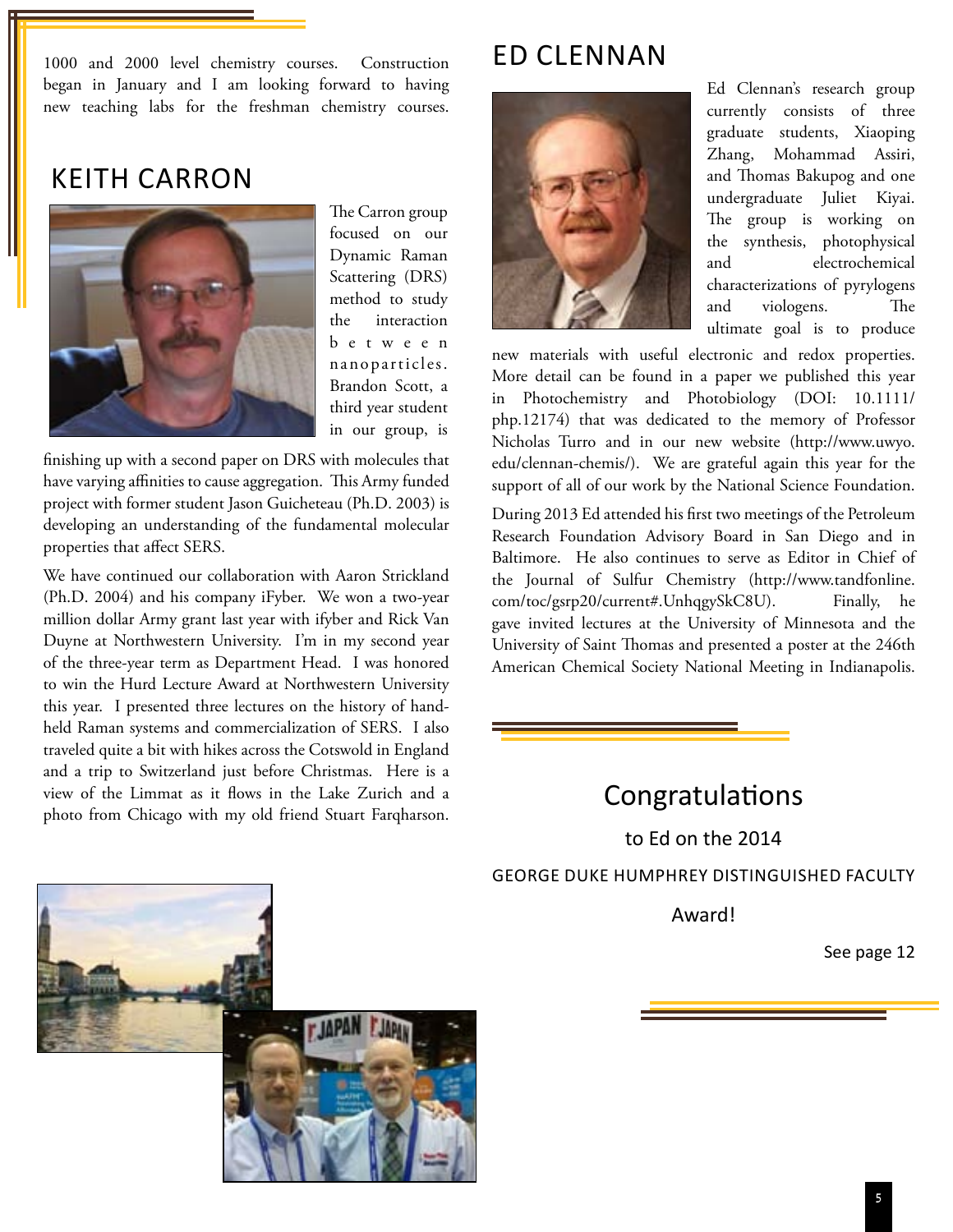#### Bridget Decker



 Bridget Decker has transitioned from part time to full time teaching in the Chemistry Department. In the fall semester that included teaching close to 400 students General Chemistry I (CHEM1020) and supervising fourteen Teaching Assistants. During

that time she also worked with STEM and Education faculty on a grant application to support students in STEM fields pursuing their teaching accreditation. The \$1.2 million, five-year NSF grant was awarded and scholarship applications from STEM students are now being accepted.

In addition to teaching General Chemistry II (CHEM 1030) again this Spring, Bridget has also added another class to her repertoire Environmental Chemistry (bringing the total number of different classes/topics she has taught to twelve). Teaching the new class has been exciting (if a bit exhausting), especially since it is a subject with so many examples in our state of Wyoming. Bridget plans to spend her summer teaching one on-line course and getting back in the lab to try to purify and identify the proteins that allow Toxoplasma gondhii to evade the immune system. Of course there will also be time spent playing outside with her son, dogs and husband, Jason Gigley (when she can drag him out of his Molecular Biology lab).

#### debashis dutta



 The Dutta research group at this point comprises two graduate students, Ling Xia, and Ravi Peesara after 3 of it's member successfully defended their dissertations in the past 12 months. Ling is continuing her work on the design of micro- and nanoscale separations using combination of electrically-

and pressure-driven flows while Ravi is making strides towards developing highly sensitive immunoassays for early detection of the Alzheimer's disease. The Dutta group members published 5 articles over the past year in the journals Analytical Chemistry, Analytica Chimica Acta, Journal of Chromatography A and Chemical Engineering Science. In addition, Ling presented her research at the Microscale Bioseparations conference in March 2013 and Basant (one of the graduating students) gave a couple of talks at the National

ACS meeting in Indianapolis. Also, Prof. Dutta presented some of his group research at the SWAP meeting in Fort Collins early last year. Research work in the Dutta group is currently funded by the National Science Foundation.

## patricia goodson



This academic year, my teaching responsibilities were focused on general chemistry (CHEM 1020) and organic chemistry (CHEM 2420) during both the fall and spring semesters. For several years we have been using an online graded homework system in our general chemistry classes to supplement exercises from the textbook. Students are able to get instant feedback on their answers rather than having to wait several days for the assignments

to be graded manually. This past fall semester we adopted a new organic textbook and a similar graded online homework system for the organic classes. Because of an embedded drawing program, its implementation has been a bit more challenging. Based on conversations with just a few students, the system was well received (by this limited sample of the class). Very few students, however, commented on the system in the written evaluations.

On a more personal note, I will be making a road trip to Arizona for Spring Break this year (with my husband Dean and our dog Sarah in tow) to visit our friends and former colleagues Bev Sullivan, Dan Buttry, and Kathie Cuomo.

## JOHN HOBERG



The Hoberg group research continues to involve a mixture of organic synthesis and coordination chemistry to produce metal catalysts for the splitting of water using solar energy and light-driven metal catalysis. Alyssa Pearson initiated this work and received her PhD in December of last year. Funding for her was provided by

the School of Energy Resources in the form of a GA and from the SER - CPAC. An NSF fellowship also allowed us to collaborate with faculty at Victoria University in New Zealand on this project. Two new students joined the group in 2013 and are working on aspects of this chemistry. Melissa Gelwicks, a graduate of UW, and Amanda Landis, undergrad from Greenville College, are both pursuing their Ph.D.s.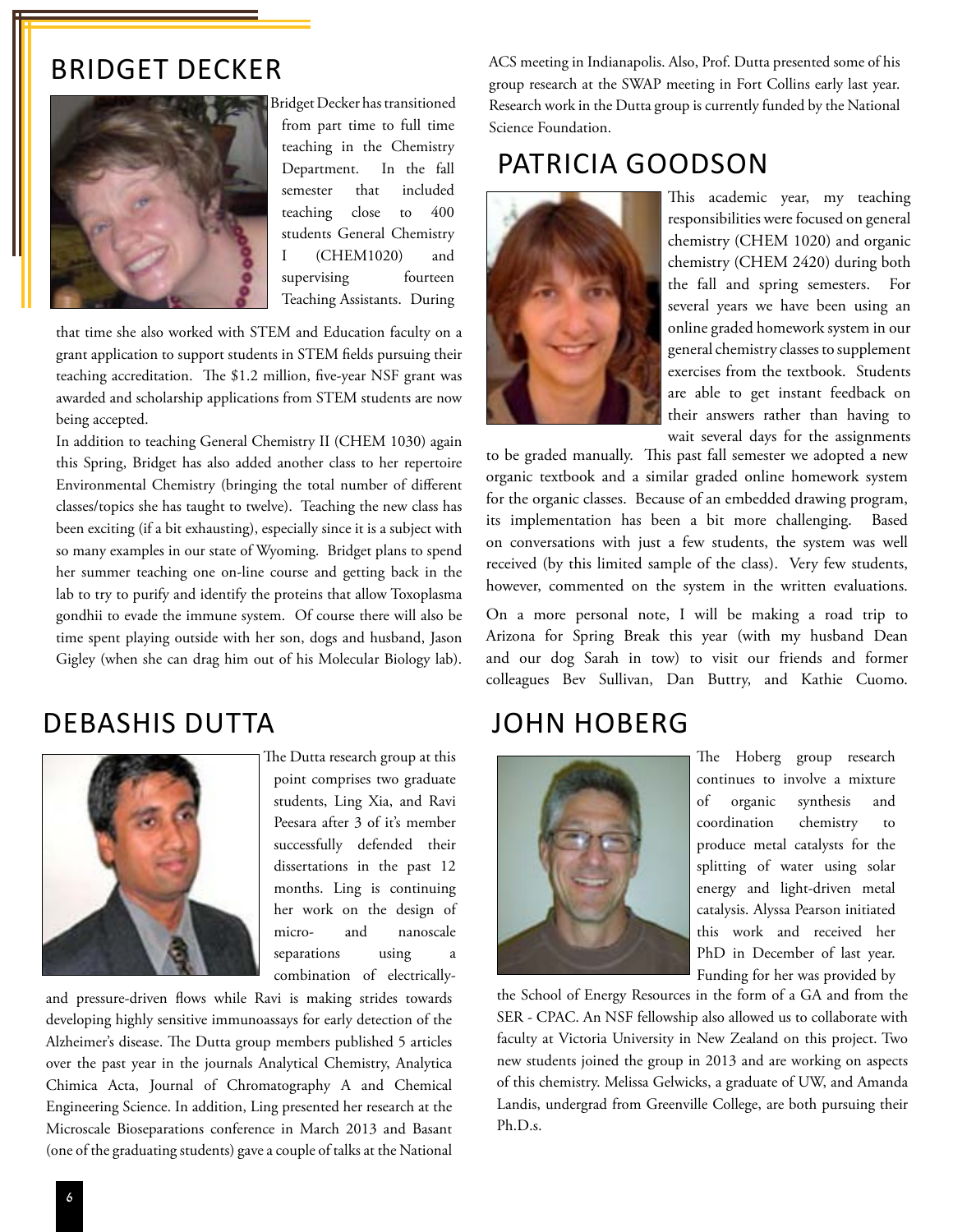#### brian leonard

### Jan kubelka



Research in **Jan Kubelka's** group focuses on some of the fundamental problems in modern biophysics: understanding how proteins fold, bind substrates and carry out biological functions. We are also interested in vibrational spectroscopy of biomolecules, in particular in understanding the complexities of protein infrared spectra in solution. The group currently consists of four graduate students, **Ben Anderson,** 

**Ginka Buchner, Jason Lai** and **Will Welch**, and two undergraduates **Elizabeth Cleverdon** and **Borden Ball**. **Ginka** and **Elizabeth** focus on protein folding experiments, while **Ben** with **Borden** work on simple model compounds, such as amino acids and short peptides. **Jason** and Will work on computational projects. In the past twelve months we have published five journal articles and presented four posters at the 56th Annual Meeting of the Biophysical Society (San Diego, CA). We are grateful to the National Science Foundation CAREER grant for supporting our work.

#### Teresa Lehmann



Associate Professor Vladimir Alvarado (Chemical and Petroleum Engineering) and Assistant Professor Teresa Lehmann (Chemistry) were awarded the School of Energy Resources 2012 One-time Major Equipment Purchase competitive grants. The awarded funds have been used to purchase a Bruker AVANCE 300 microimaging instrument with RheoNMR capability, which will be

housed in the UW NMR Facility (Physical Sciences Building). This new instrument will enable the study of fluid-rock interactions and measurement of properties of porous media and interfacial systems with focus on energy resources. This research line will enhance our understanding of unconventional reservoirs production mechanisms. The microimaging system can also be used to collect images of tissue samples. The acquisition of this new 300 MHz system has made the NMR facility at UW the only one with solid- and liquid-state NMR, as well as microimaging and ReoNMR capabilities, in the three-state area.



The Leonard research group currently consists of 4 graduate students including Yagya Regmi, Cheng Wan, Samantha Schmuecker, and Jimmy Thode. Jimmy is a 1st year grad student who joined our lab last summer prior to enrolling as a graduate student. He is currently working on depositing Pd on metal carbide materials and studying their

catalytic properties. Yagya continues to work on bimetallic carbide compounds and recently submitted a paper on their synthesis. He has also begun testing these compounds as catalysts for fuel cell reactions. Cheng published a paper this year about the synthesis of 4 phases of molybdenum carbide and has submitted a second paper about their ability to split water into hydrogen and oxygen. He also received a SER graduate fellowship to fund his work for the coming year. Samantha is continuing her research on the nuts and bolts of our salt flux synthesis. She has discovered how the reaction proceeds and is traveling to Dallas in March to present her findings at the national ACS meeting. Dr. Leonard will also be attending the meeting to present finding from the rest of the group. Undergraduate Jack Stacy will be graduating this spring and is preparing to take the MCAT and apply to medical school. Kyle Duffee the other current undergraduate is still busy at work in the Leonard lab preparing Pt coated nanocarbides for catalysis. Dr Leonard is keeping busy writing manuscripts and grants, and was awarded the American Chemical Society Petroleum Research Fund award last year.

## Bruce Parkinson



The Parkinson group, along with the School of Energy Resources is proud to offer the services of a brand-new HRTEM Facility in 2013!

The HRTEM Facility houses the FEI Tecnai G2 F20 STEM, an electron microscope capable up high resolution (less than 1 nm) imaging. The TEM is also equipped with an electron

dispersive x-ray (EDX) spectrometer for simultaneous imaging and elemental analysis. It will open up as a user facility to serve the needs of materials research group within the university and possibly affiliate academic institutions in the region. The microscope was funded by the School of Energy Resources but will run independently on user fees later on. Postoctoral research associate Erwin Sabio has taken charge of the running of the facility in the Parkinson group.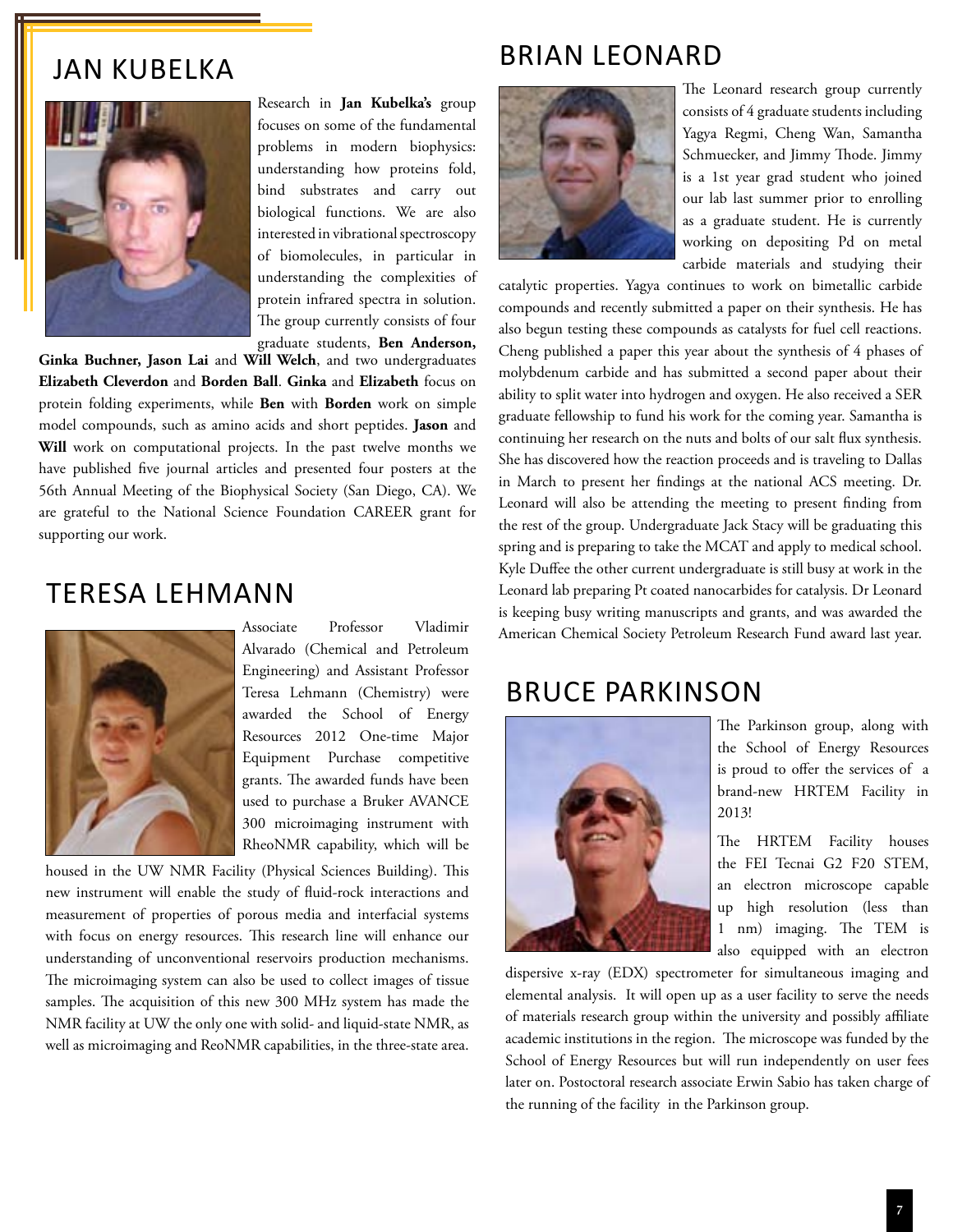## dean roddick



The Roddick group currently has five graduate students and three undergraduates working in our lab. Both Justin Spott (M.S.) and Thomas Parson (Ph.D.) defended their degrees this past December; Justin is now working with the Laramie division of Sci Aps, Inc., previously known as Delta Nu, doing extensive international traveling for

user support. Thom has moved to Connecticut to be near his fiancé and is currently looking for employment.

This is the year of milestone symposia for me to attend: At the Fall National ACS meeting in San Francisco in August, I am participating in a symposium in honor of my Ph.D. advisor John E. Bercaw's 70th birthday and official retirement from the faculty at Caltech. At the same time there is also a celebration for my postdoctoral advisor, T. Don Tilley (UC Berkeley) on the occasion of his 60th birthday. Both of these events will have special journal issues associated with them, which we will contribute papers.

#### Krisztina Varga



The Varga group utilizes biophysical methods to elucidate protein structure and function. We study how antifreeze proteins promote ice-growth inhibition at the molecular level and enable organisms to survive in extreme cold climates. We are also

investigating applications of antifreeze proteins in cryopreservation procedures of live cells. Another project focuses on the structural-functional characterization of TSPO, a mitochondrial membrane protein. TSPO an important drug target in neurodegeneration, cancer, and cardiovascular disease.

Currently there are three graduate students and two undergraduates in the Varga group. Nora Susanti is a Master's student supported by the Fulbright Fellowship. Korth Wade Elliott is supported by a GK-12 Fellowship from NSF. Joshua Sharpe is an undergraduate supported by the INBRE Transition Scholarship. He was awarded the Best Poster Presentation Award at the Third Biennial Western Regional IDeA Scientific Conference.

I am serving as a mentor for the Central High School (Cheyenne, WY) students participating in the SMART (Student Modeling a Research Topic) team program. In June 2013, I was invited to join the Educational Testing Service (ETS) Development Committee for the Graduate Record Examination (GRE): Biochemistry, Cell and Molecular Biology Test for a two-year term.

Biological chemistry is one of the major areas of chemistry, and the development of a strong Biological Chemistry division will attract new students to the department. I developed a new Biological Chemistry course (CHEM 5400/4400), which was one of the first steps in this direction, and it became one of the core courses of the chemistry graduate curriculum. Biological Chemistry Cumulative Examinations are now also offered. I would like to initiate an annual endowed Biological Chemistry Lecture Series, and I am currently seeking funding for it.

#### Jing zhou



Jing Zhou's group continues the research effort on the growth of doped ceria thin films and the understanding of structurereactivity relationships of ceria-supported Ni and Au nanoparticles. The group welcomed Erik Peterson as a new graduate student this spring. The group said good bye to Shanwei Hu last May. He returned back to University of Science and Technology of China upon completion of

one-year Ph.D. research experience. Elfrida Ginting is in her 4th year of the Ph.D. program. In 2013, Shanwei and Elfrida investigated the interaction between ceria thin films and Mn dopant. The results were published in Applied Surface Science. Elfrida further reported the study on morphology and electronic properties of Ni nanoparticles supported on Mn-doped ceria at the Rocky Mountain AVS meeting. Erik's undergraduate research last year was fruitful involving learning to operate lab instrument, fixing broken vacuum components, setting up a STM etching station in addition to hands-on research experience. He will present a poster on the growth and sintering of Ni particles supported on Ti-doped ceria at the upcoming 247th ACS meeting. Jing gave an invited talk at the 246th ACS meeting and summited an invited paper to Catalysis Today. The group is thankful for the financial support from NSF.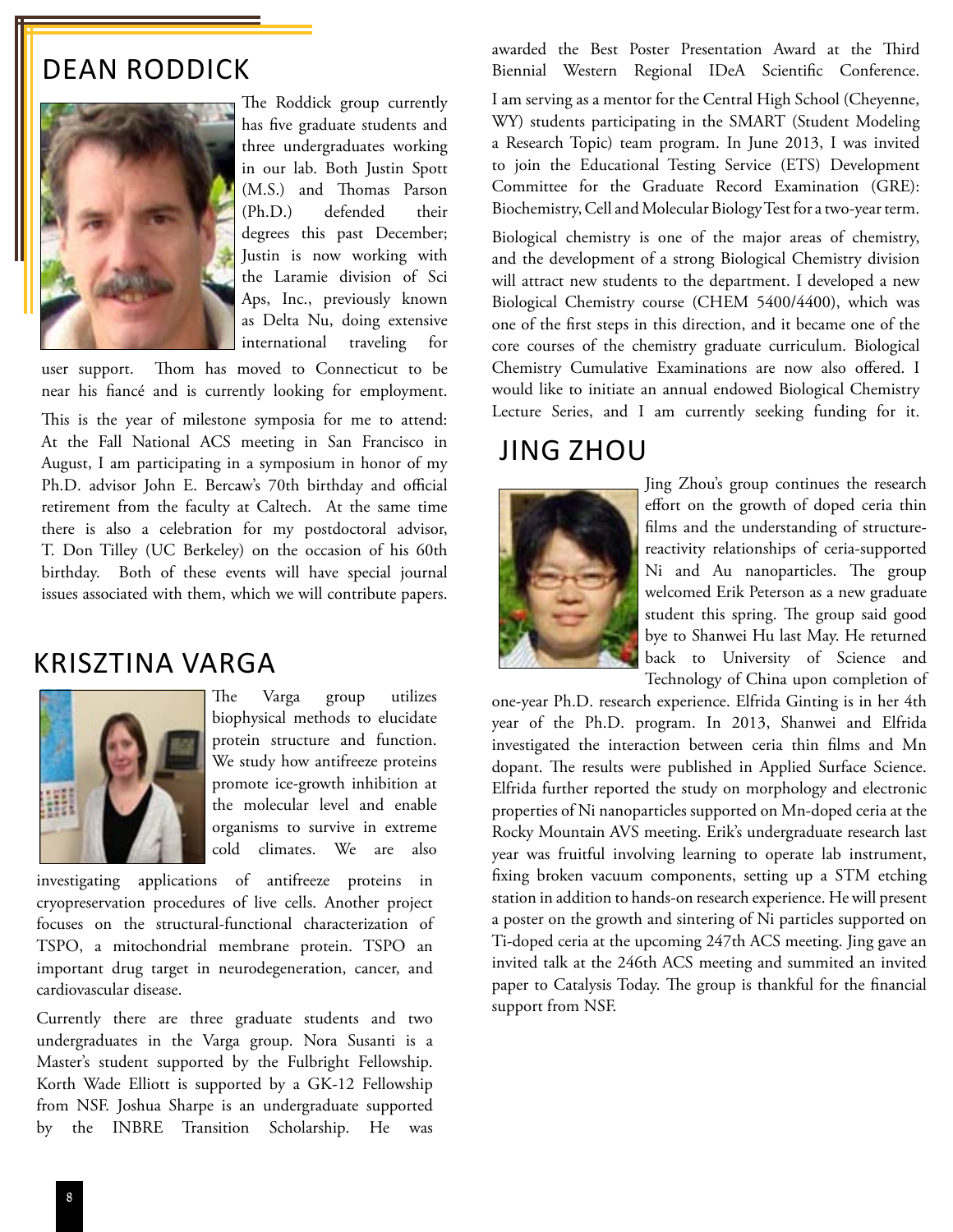# In Memory of Edgar B. Smith

 Edgar B. Smith 87, Laramie, died Monday, April 1, 2013, at the Medical Center of the Rockies in Loveland, Colo., following a short illness.

 He was born in Tulsa, Okla., and during high school, the family moved to Lovell, where he graduated from high school.

 Following high school, he enlisted in the U.S. Army and served in the Philippines during WWII until his honorable discharge in 1946. As a member of the Army Reserves, he rose to the rank of captain and also served for eight years in the Wyoming National Guard.

 Following his discharge from the Army, he attended the University of Wyoming, graduating in 1951 with a B.S. in chemistry with honors. More importantly in 1951, he met and married the compass and love of his life, Peggy, with whom he raised a family of five children and was married 62 years.

In his younger days, he was an accomplished tennis player and jazz/classical pianist.

 His love of music, as well as his love of outdoor activities including fishing, hunting, and camping, were passed on to his family. He loved gardening and was also an expert on wild mushrooms and frequently gathered them in the mountains with his family. His career began initially in Laramie where he rose to the position of assistant state chemist. During the Korean conflict, as a member of the reserves, he was assigned to work on jet fuel research at the Rocky Mountain Arsenal in Denver, where he moved his family.

 In 1957, he and the family returned to Laramie where he worked at the Bureau of Mines doing oil shale and coal research. When the Bureau became the Western Research Institute, he continued his work there and retired in 1989 as head of the Chemical Kinetics Division.

 During his life, he was active in the Laramie Lions Club, the Masonic Lodge and St. Matthew's Cathedral. He was preceded in death by his parents; a daughter Emily; and a brother.

 He is survived by his wife, Peggy Smith, of Laramie; two sons, Mark (Laurie) Smith, of Tucson, Ariz., and Hugh (Gigi Smith of Bakersfield, Calif.; two daughters, Laura Smith, of Cheyenne and Diane Sims, of Evanston. He is also survived by four grandsons, Connor Smith, Nicholas Smith, Gregory Smith and Shane Sims.

# 1st Annual Edgar B. Smith Scholarship



Pictured from left to right: Keith Carron, Kyle Duffee, Peggy Smith, and Janet Constantinides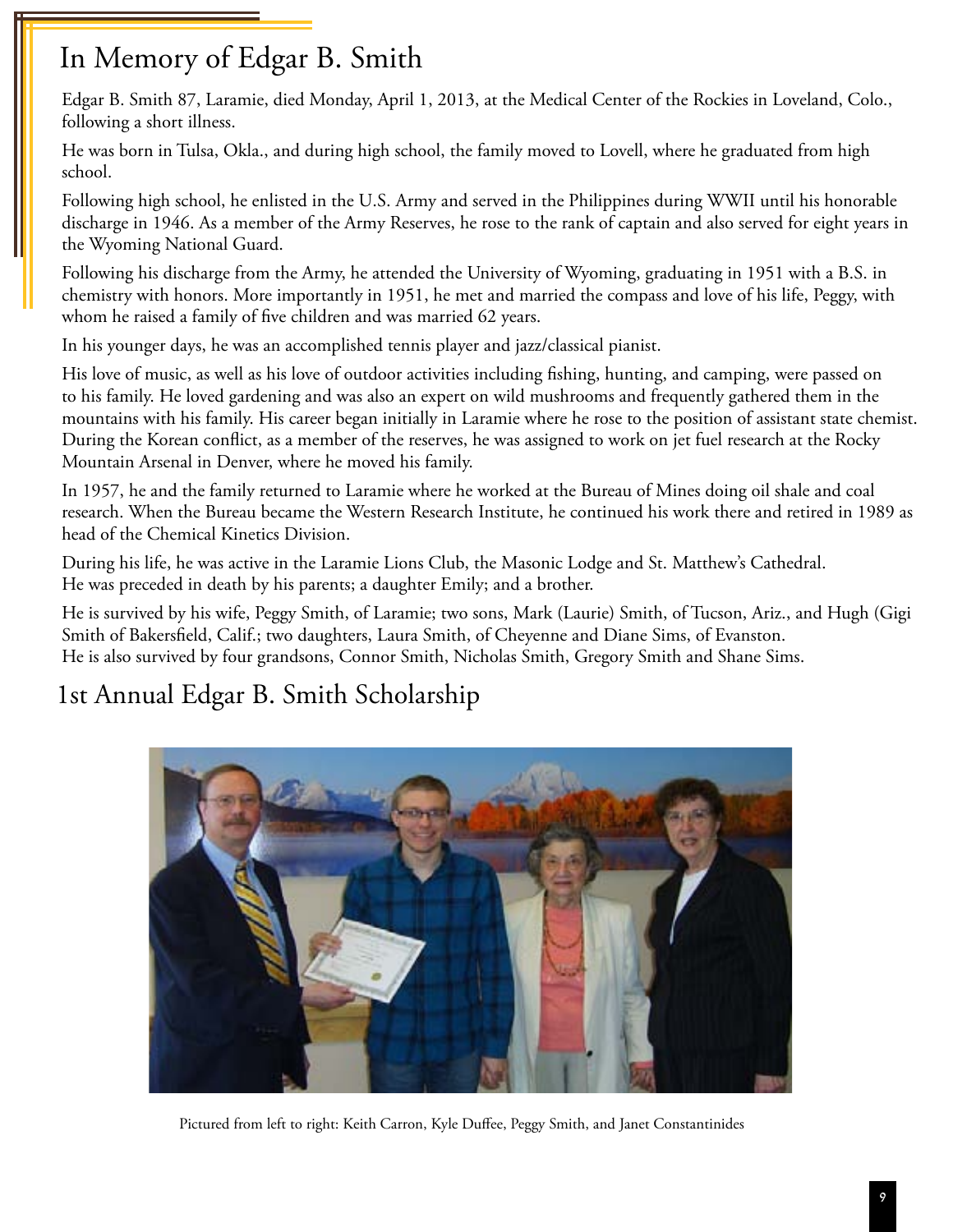#### **Department of Chemistry Awards**

The following students were acknowledged at our Annual Undergraduate Awards Luncheon on Wednesday, April 2, 2014

CRC Press Freshman Chemistry Achievement Award **Michelle Gess** 2014 Undergraduate Award in Analytical Chemistry **William Trebelock** 2014 Undergraduate Award in Inorganic Chemistry **Kyle Duffee** Board of Visitors Student Service Award **John Stacy** Outstanding Freshman Award **Hunter Doyle** Outstanding Sophomore Award **Jessica Hunt** Outstanding Junior Award **Joshua Henry Jonathan Cauffman** Outstanding Senior Award **Chris Nordyke** Howard H. Heady Scholarship in Chemistry **Rachel Winden** Walter F. and Barry D. Gasdek Scholarship **Claire Korpela** Arthur Gray Janssen Award **Sierra Jech** Asplund Academic Excellence Prize **Drew Newman**

Asplund Undergraduate Research Prize **John Stacy** Raulins Undergraduate Research Prize **Sam Bartko**

Edgar Bailey Smith Chemistry Scholarship **Kyle Duff ee** Cliff ord C. Hach Memorial Scholarship **Jacob Williams Sam True**



#### **External Awards**

UW International Undergraduate Student Award for Excellence in Internationalization **Jose Cabrera Rodas** Academic and Cultural Experience at Shanghai Normal University **Drew Newman**

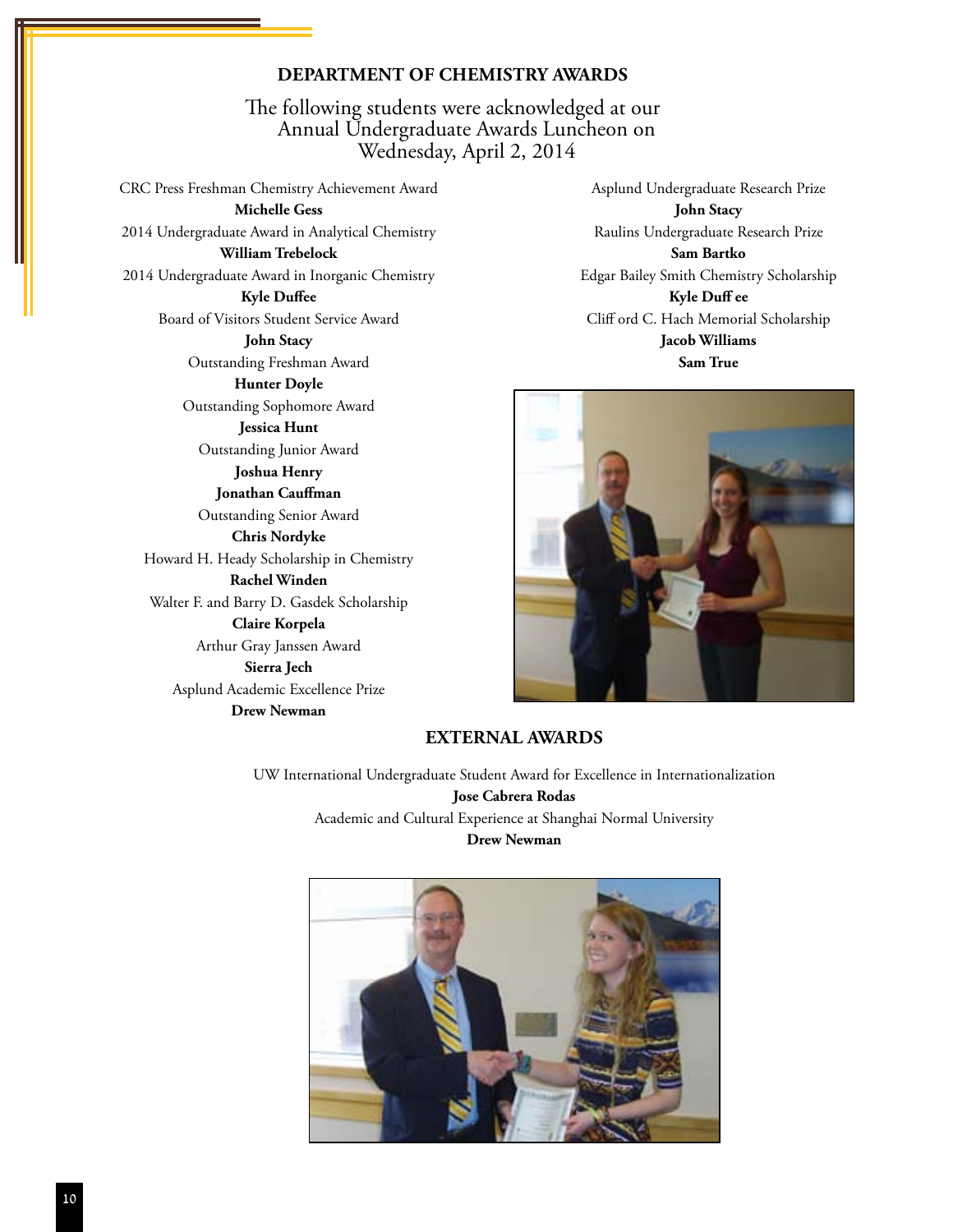# Superior Student Awards

Samuel G. Bartko Jose A. Cabrera Rodas Kimberley A. Caywood Hunter L. Doyle Kyle D. Duffee Erin M. Fulton Michelle R. Gess Joseph C. Graves Wilarachchige Gunatilleke Joshua A. Henry Yifan Hu

Jessica F. Hunt Matthew J. Hurlock Johathan A. Kephart Claire J. Korpela Pinya Lin Kenny E. Madsen Elayna M. Mahone Kyle L. Meyers Jennifer A. Morkemo Drew C. Newman Christopher T. Nordyke Rachael N. Piver Jencee E. Reardon Jacob T. Schmied Tyler D. Schriber Larissa M. Siirila John M. Stacy Benjamin A. Staldine Rachael E. Winden Emily Woodard





**Local ACS Student Club Wins Award**

 The undergraduate student chapter of the American Chemical Society received special recognition from the national ACS on the basis of their outreach programs and activities. They were one of 125 student chapters to receive this award. The club regularly visit K-12 schools and UW events for chemistry demonstrations and chemistry awareness. Congratulations!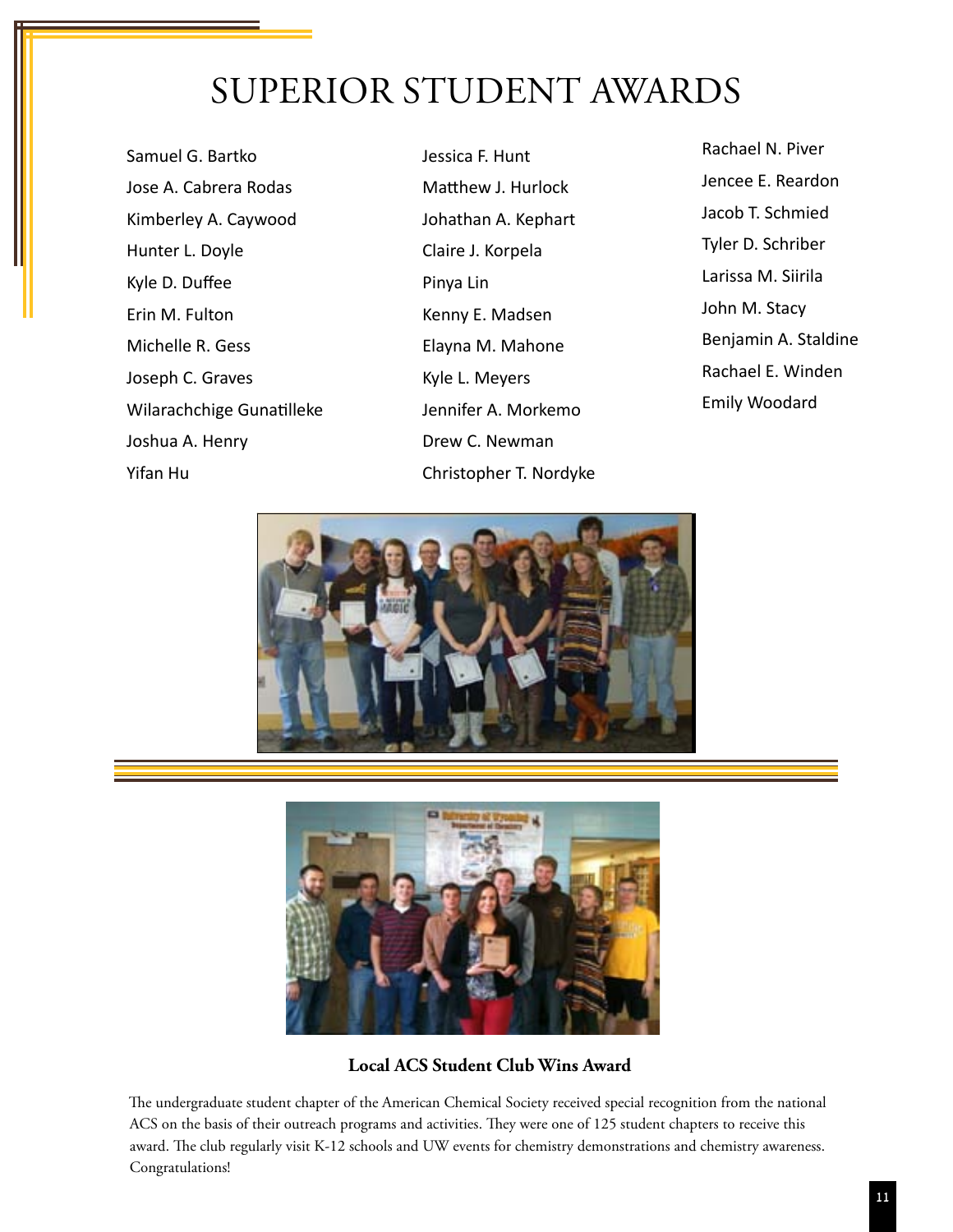# 2014 George Duke Humphrey Distinguished Faculty



A longtime University of Wyoming professor who has mentored dozens of graduate students, maintained a long-running research program and gained international distinction in the field of physical organic chemistry has received UW's highest faculty honor.

Edward Clennan is the winner of the 2014 George Duke Humphrey Distinguished Faculty Award, named for UW's 13th president.

"Ed will go down as one of the most productive and valuable faculty that the Department of Chemistry has ever had," wrote his colleague, chemistry Professor Dean Roddick. "I don't think anyone else currently on campus has a comparable complete record of accomplishment."

Clennan has been a member of the UW Department of Chemistry faculty since 1979, gaining stature internationally in his study of photochemical- and electrochemical-initiated introduction of oxygen into organic substrates. His

work has focused on development of new light-absorbing molecules designed to inhibit energy-wasting processes that diminish the efficiency of conversion of light energy into new materials.

Clennan's research has drawn 30 years of continuous funding from the National Science Foundation, totaling more than \$8 million.

"As a former director of the Chemistry Division at the National Science Foundation, I can confidently say that this provides resounding confirmation of the quality of Ed's research program by his peers," wrote Luis Echegoyen, professor at the University of Texas-El Paso.

Clennan also has written 126 peer-reviewed papers and book chapters during his career, and he has instructed 46 undergraduates, 14 Ph.D. students, seven master's degree students and 14 post-doctoral associates in his research laboratory.

"Ed really shines in graduate education, particularly in his careful and meticulous mentoring of students," Roddick wrote. "I have always been impressed with how well prepared his students are. Walking past his office, a typical scene is Ed sitting at his small table with a student working over their projects, talking very softly and intently to them. He truly cares about his students and really works hard with them."

Students in his spring 2013 organic chemistry class attested to his value as a teacher.

"Dr. Clennan has been a great instructor," one student wrote in his course evaluation. "He goes above and beyond to help his students and make sure we understand the material, and he never seemed to grow impatient with us."

Wrote another: "Dr. Clennan was a blast to have as a professor. The passion that he possesses for chemistry and science is amazing. He made a hard subject so much more enjoyable than it could have been."

Clennan has twice been head of his department, from 1996-1999 and from 2005-2012, and has served on numerous committees at the departmental, college and university level. "Ed's service contributions to the University of Wyoming are exemplary," wrote Keith Carron, current head of the Department of Chemistry.

Clennan received his bachelor's degree in chemistry and mathematics from the University of Wisconsin-River Falls in 1973, then earned his Ph.D. in organic chemistry from the University of Wisconsin-Madison in 1977. He did postdoctoral work at Texas Christian University before starting his career at UW.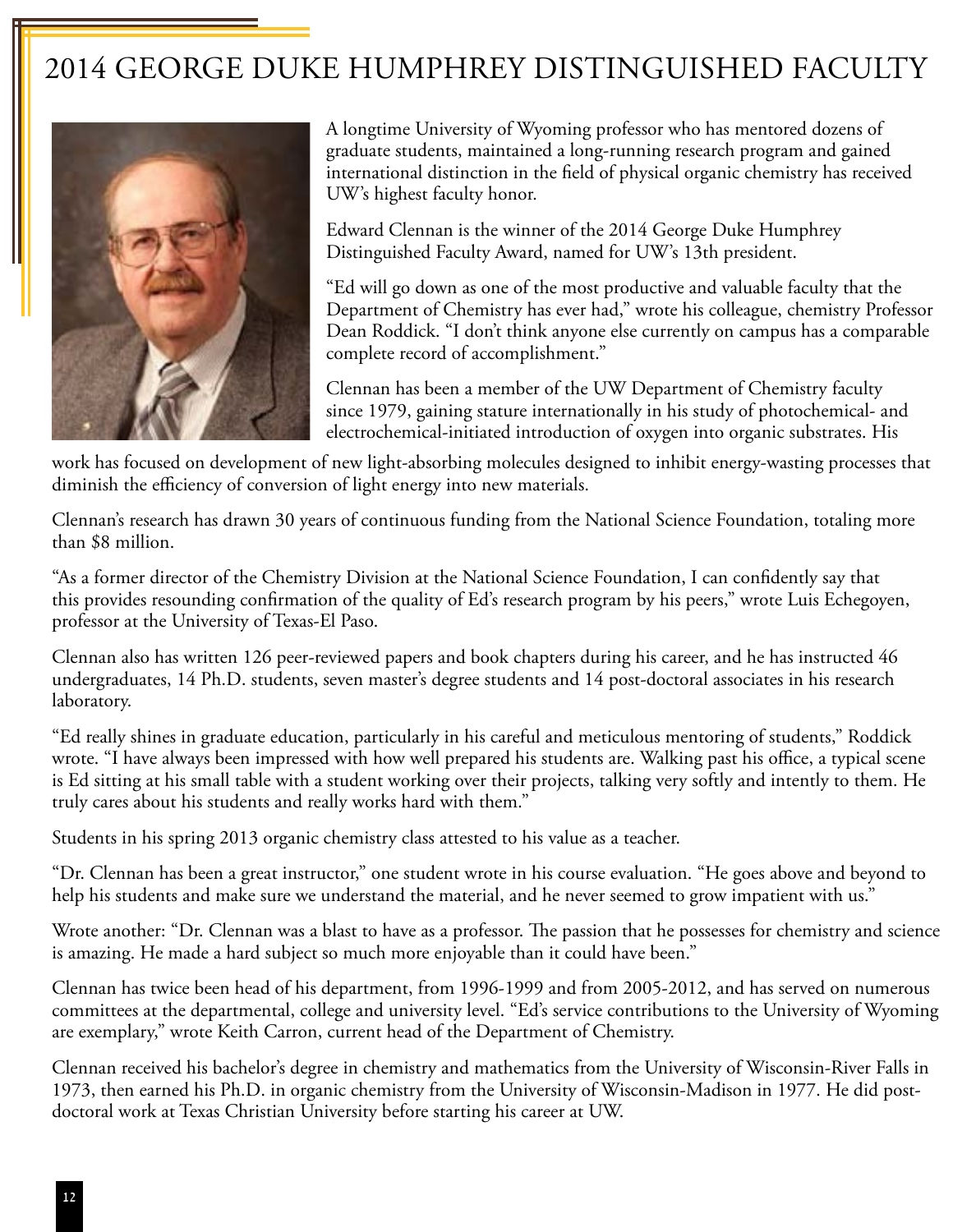# ALUMNI NEWS

- § **Courtney Vowell**, M.S. 2009, Over the past six months Courtney quit her job in Pittsburgh, moved to Memphis, got married, and got a job as a Compound Management Assistant in the Chemical Biology and Therapeutics Department at St. Jude Children's Research Hospital. (Her husband, Jared Hammill, landed a position as a post-doc in the CBT at St. Jude, which was the reason for the move to Memphis). She also got a dog (Paxton).
- § **Shannon White**, Ph.D. 2000, Shannon will be celebrating her 10 year anniversary working at Aspen Aerogels (in the Boston Area) this April. She is currently managing two large government contracts (~\$3M each), as well as a fewer smaller Phase II programs. One of the programs is developing an aerogel for CO2 capture. Over the past year her and her husband Kevin (Buttry Ph.D, 2000) have been working with a builder to build their dream home and they hope to be moved in by March. Other than that their daughter keeps them very busy.
- § **Richard Merwin,** Ph.D. 1994, Rich is still living in Chicago, working for Stepan Company as a Sr. Research Chemist for their Agricultural Products. He and his wife Nadine bought a small house on the north side of Chicago and are in the process of remodeling it. Nadine is teaching at the Lycee Francais de Chicago. They are getting to know their way around the area and have survived, so far, one of the snowiest and coldest winters Chicago has to offer. Rich and Nadine spent two weeks over Christmas at their winter home in Phoenix and plan on spending a week there in April to take the Chicago chill off. A trip to France is planned this summer to visit family.
- § **Erik Kalberer**, Ph.D. 2004, Eric joined Lubrizol (a fortune 500 specialty chemicals company, located in Cleveland, Ohio) as a Program Manager in the Engine Oils business in 2012, and is responsible for product and platform development as well as customer technical support. In other news, Eric and his wife Lindsay are expecting a baby boy this July.
- § **Carrie McCarthy**, B.S. 2013, joined the chemistry graduate program at the University of Southern California in the Fall of 2013, and has received a National Science Foundation Graduate Fellowship. She has joined Dr. Richard Brutchey's group and is doing research on solid state dye-sensitized solar cells. She is enjoying sunny LA and is also learning how to surf.
- § **Megan Maurer**, B.S. 2004/M.S. 2005, recently left her position at Monsanto in Kannapolis, NC, to pursue a Ph.D. in Analytical Chemistry at West Virginia University. She will start proteomic and metabolomic research this summer in Stephen Valentine's lab. Megan's grandfather, John Maurer (department head 1977-80), couldn't be more proud!
- § **Nicholas Hauser,** Ph.D., I have been with Sigma-Aldrich RTC in Laramie since May 2008 and am currently the Operations Manager. The Sigma-Aldrich site in Laramie specializes in producing analytical standards for the Pharmaceutical and Environmental industries. I work with the Quality Assurance, Quality Control, Production, Environmental Health and Safety, and Customer Service groups within the site to ensure that the process flows are effective and efficient in order to meet aggressive corporate goals. I also work with Sigma-Aldrich's global Sales team to develop new customer relationships as well as to help drive our new product program to continue to grow our portfolio. I've been married to Nicole (LeBeau) since November 2006 and have 2 daughters, Alexa (5 years old) and Blaire (3 years old).
- § **Jenna Milliken,** M.S. 2013, I've been working at Tiorco here in Denver for 8 months. I'm helping design surfactant formulations for enhanced oil recovery (EOR) projects for reservoirs all over the world. Also, I do some analytical work quantifying surfactants from core flood experiment effluents on HPLC-CAD and HPLC-ELSD. My husband, Eric, and I celebrated our graduations last summer by relaxing in the Virgin Islands. So far, we like Denver and absolutely love skiing whenever we can.



We look forward to hearing from you. Please let us know what you are up to email: chemistry@uwyo.edu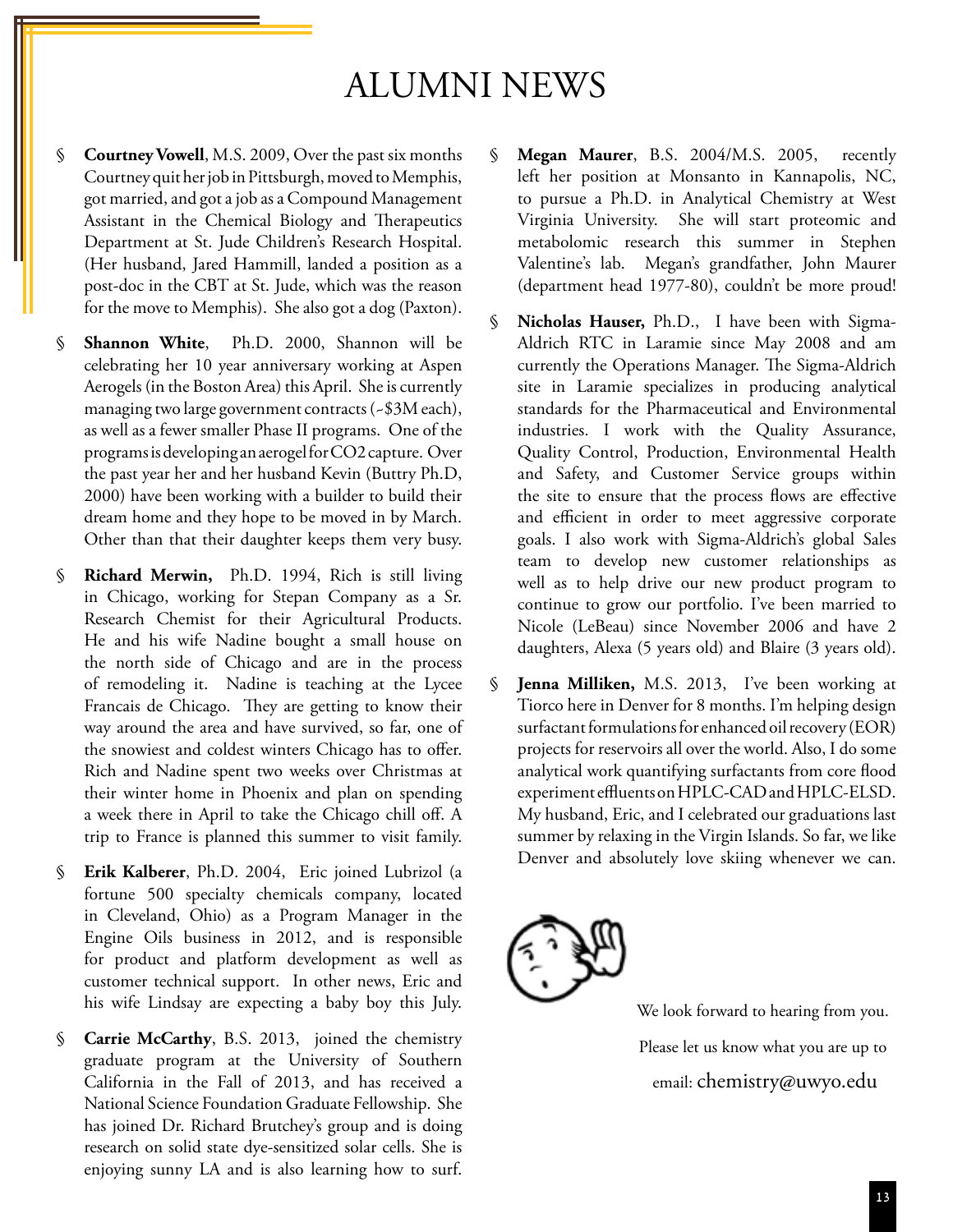#### CHEM 5300

Topics: Organic Chemistry

Summer 2014, August 5-8\*

An Introduction to Second- and Third-Order Nonlinear Optics

PRESENTED BY DR. SETH R. MARDER, Georgia Institute of Technology



Seth Marder is currently the Georgia Power Chair of Energy Efficiency and Regents' Professor of Chemistry and Professor of Materials Science and Engineering (courtesy) at the Georgia Institute of Technology. He has published over 350 peer reviewed papers and has edited several proceedings and books including two Special Volumes of Advances in Polymer Science: Photoresponsive Polymers. Among his recognitions and awards, Dr. Marder was the 1993 recipient of JPL's Lew Allen Award for outstanding research by a scientist in the early part of his career, a recipient of an NSF Special Creativity Award, the ACS Arthur C. Cope Scholar Award, and Georgia Tech's Outstanding Faculty Research Author Award. He is a Fellow of the American Association for the Advancement of Science, the Optical Society of America, SPIE, the Royal Society of Chemistry the American Physical Society and was elected Fellow of the Materials Research Society in 2014. Among his advisory roles he was the chair of the Materials and Chemistry Subcommittee of the Department of Commerce's Emerging Technologies and Research Advisory Committee. He holds over 25 patents, many of which have been licensed and form the basis for three start-up companies he co-founded, two of which have been sold to a Fortune 500 Company. He has served on various Editorial Boards for scientific publications including Science, Chemical Communications, Chemistry of Materials, Journal of Materials Chemistry, Advanced Functional Materials, and most recently as the Founding Chair of the Editorial Board for the Royal Society of Chemistry's new flagship materials journal, Materials Horizons. His research interests are in the development of materials for nonlinear optics, applications of organic dyes for photonic, display, electronic and medical applications, and organometallic chemistry. He can be reached by e-mail at seth.marder@chemistry.gatech.edu or see http://www.marder.gatech.edu/.

\*Tuesday, August 5th, 10:00-11:00 am \*Wednesday, August 6th, 10:00-11:00 am \*Thursday, August 7th, 10:00-11:00 am \*Friday, August 8th, 10:00-11:00 am

CR 302

This is four days only; students may receive 1 credit hour by enrolling in CHEM 5300, CRN 30165

#### An Introduction to Second- and Third-Order Nonlinear Optics

This series of lectures is designed to provide a general audience with a basic introduction to second- and third-order nonlinear optical processes, materials and applications. The lectures assume a basic knowledge of organic chemistry and undergraduate physics. For organic chemistry students, it could be useful to re-familiarize yourself with basic concepts of polarization, polarizability, dielectric constant and refractive index. I will provide some notes and papers, which could assist you in this regard, and also suggested that you explore the Photonics WIKI, created by the Center for Materials and Devices for Information Technology Research. The website for this can be found at the following address: http://photonicswiki.org/index.php?title=Main\_Page. Within this WIKI there are sections on polarizability, and a variety of nonlinear optical processes, that are largely based on course notes I have developed for graduate courses taught at Georgia Tech.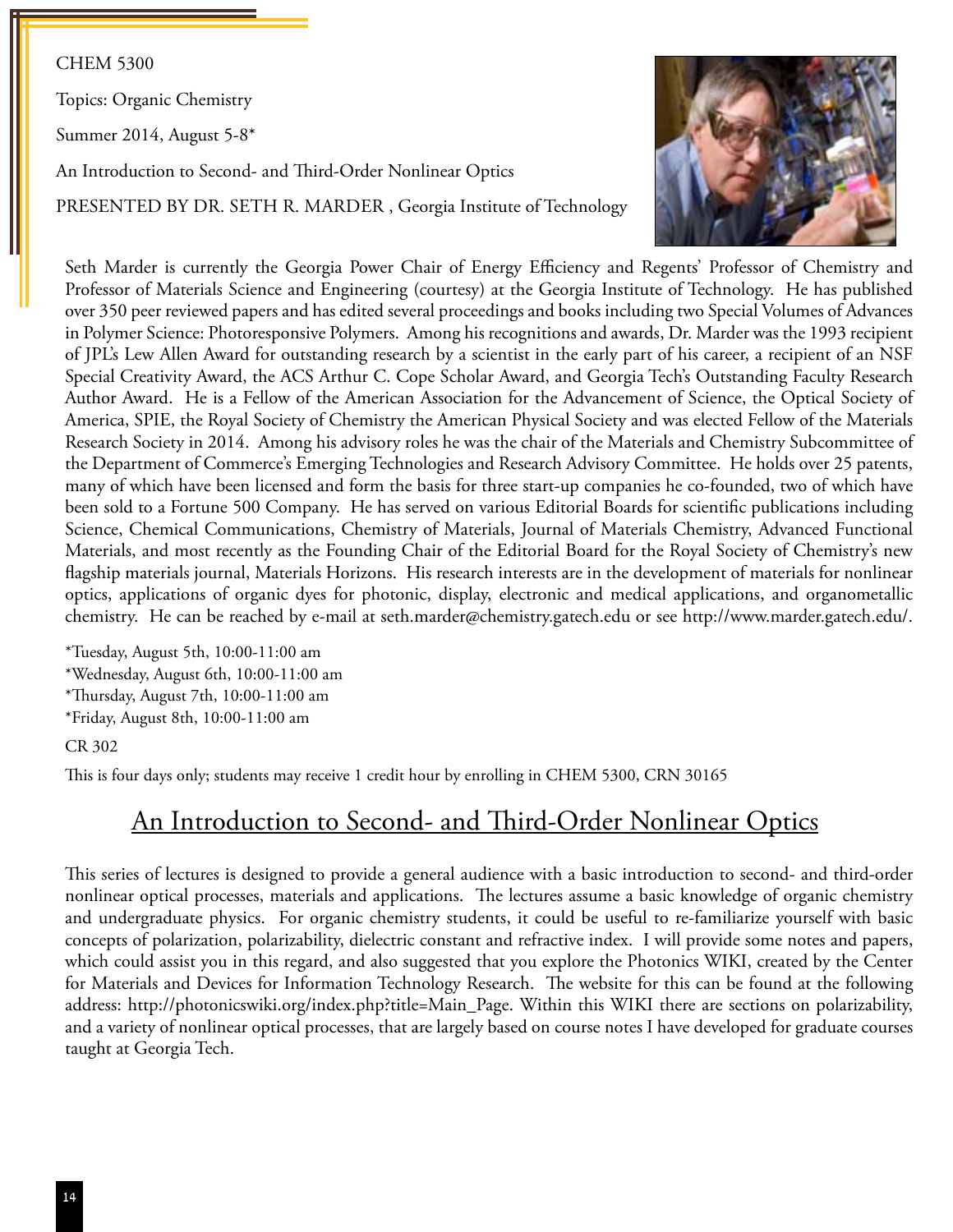Please indicate any changes to your name and/or address:

\_\_\_\_\_\_\_\_\_\_\_\_\_\_\_\_\_\_\_\_\_\_\_\_\_\_\_\_\_\_\_\_\_\_\_\_\_\_\_\_\_\_\_\_\_\_\_

First and last name

**KUNIVERSITY** WVOMING University of Wyoming Foundation

1200 East Ivinson Avenue Laramie, WY 82070 (307) 766-6300 \* (888)831-7795

Address

City, State, Zip Code

#### **Please accept my/our gift to Chemistry in the amount of:**

\_\_\_\_\_\_\_\_\_\_\_\_\_\_\_\_\_\_\_\_\_\_\_\_\_\_\_\_\_\_\_\_\_\_\_\_\_\_\_\_\_\_\_\_\_\_\_\_\_\_\_\_\_\_\_\_\_\_\_

\_\_\_\_\_\_\_\_\_\_\_\_\_\_\_\_\_\_\_\_\_\_\_\_\_\_\_\_\_\_\_\_\_\_\_\_\_\_\_\_\_\_\_\_\_\_\_\_\_\_\_\_\_\_\_\_\_\_\_

 $\Box$ \$100  $\Box$  \$250  $\Box$ \$500  $\Box$ \$1,000  $\Box$ Other \$

**Yes!** I/we want to help the Chemistry Department. Please direct my/our gift to:

Chemistry General Donation Fund

#### **Scholarship Funds:**

Owen Asplund Prize Fund

Howard Heady Scholarship Fund (Chemistry)

Arthur Gray Janssen Scholarship

Rebecca Raulins Undergraduate Research Fund

Sara Jane Rhoads Graduate Research Award

Hans Peter Richert Memorial Fund

Edgar Bailey Smith Chemistry Scholarship

Steik-Wilkie Graduate Fellowship in Chemistry Fund

#### PAYMENT INFORMATION:

ONLINE: Make a payment online using our secure server: www.uwyo.edu/giveonline.

PHONE: Call the University of Wyoming Foundation during normal business hours: (307) 766-6300 or (888) 831-7795.

MAIL: Make a payment by mail.

o Yes, please send me information about planned giving (wills, trusts, etc.)

o Yes, UW is named in my will.

o Yes, my company matches my gifts. I have included a form from my company.

My preferred e-mail address is

My preferred phone number is \_\_\_\_\_\_\_\_\_\_\_\_\_\_\_\_\_\_\_\_\_\_\_\_\_\_\_\_\_\_\_\_\_\_\_\_\_\_\_\_\_\_\_\_\_\_\_\_\_\_



Your gift is tax deductible as provided by law. N12CH

#### **Other funds:**

□Clifford C. Hach Gift Fund

Patrick Sullivan Memorial Fund

Frontiers in Physical Chemistry